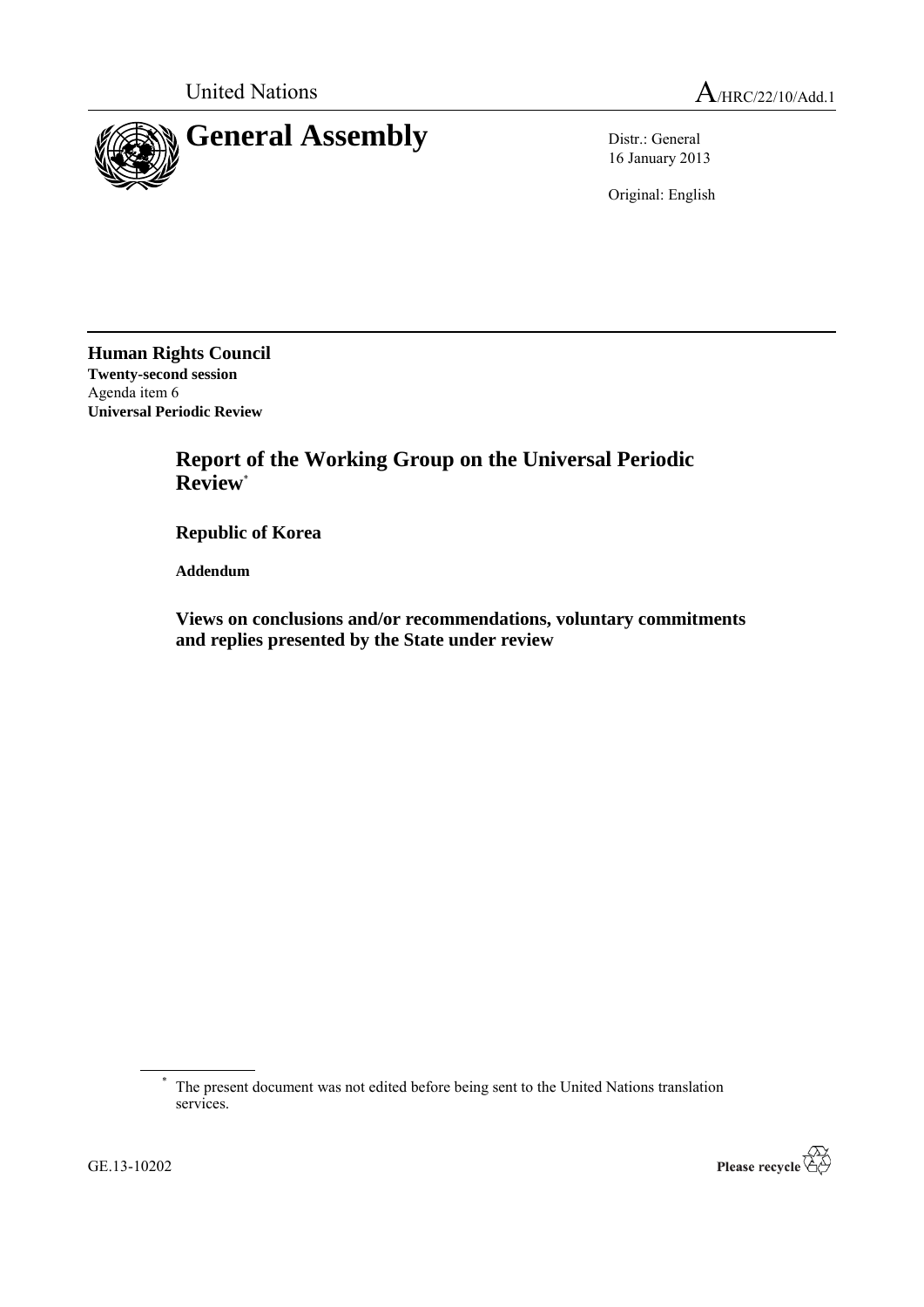1. The Republic of Korea has been committed to the universal periodic review, acknowledging its contribution to the promotion and protection of human rights.

2. Relevant ministries engaged in consultations under the leadership of the Ministry of Justice after the report of the Working Group on the Universal Periodic Review was adopted on 31 October 2012.

3. In the meantime, the Government had a consultation meeting with a number of human rights NGOs on 21 November. The participants expressed various opinions on the recommendations and urged the Government to accept the recommendations and review relevant policies.

4. The Recommendations were presented to the Sub-Council on National Human Rights Policy on 30 November and subsequently to the National Human Rights Policy Council for discussion on 13 December. After thorough and careful deliberation on the recommendations, the Council adopted the following position of the Government of the Republic of Korea. The opinions of the civil society were also put forward to the relevant ministries for consideration before deciding whether to support the recommendations or not.

5. While fully accepting the 42 recommendations, the Government provides explanations hereby for the recommendations of which the Government has already taken measures and for those that are difficult to accept at present for various reasons. Clarification is also made for the recommendations with factual predicates or inaccuracies. The Government assures that it will endeavor to implement the recommendations in respect of the spirit of the recommendations for better promotion and protection of human rights in the Republic of Korea.

# **International human rights instruments and institutional framework**

6. The following recommendations enjoy the support of the Republic of Korea: **1, 8, 9, 11, 16, 17, 18, 19, 20, 45** and **46**. With regard to the **recommendation 16**, the Government wishes to note that the Republic of Korea already extended a standing invitation to all thematic special procedures of the Human Rights Council in March 2008.

7. **Recommendation 2**. The Government is currently reviewing the need for ratification and the following effects at the national level.

8. **Recommendation 3**. The Government is carefully examining the current national legislations and institutions, possible conflict between national laws and the Optional Protocol to the Convention against Torture, and the need to revise national laws and other impacts consequent to the ratification of the Optional Protocol to the Convention against Torture.

9. **Recommendation 4**. The Government is currently reviewing the need for ratification and the following effects at the national level.

10. **Recommendation 5**. A careful approach is required as the contents of the said Convention contradict the *Immigration Act* and other domestic legislations, as it guarantees free migration and protection from termination of employment for migrant workers and members of their families while providing no distinction between legal and illegal stay of the migrant worker.

11. **Recommendation 6**. Careful review is necessary since amendments to domestic legislations to punish the act of enforced disappearance and to provide for record of any person deprived of liberty are required in order to ratify the International Convention for the Protection of All Persons from Enforced Disappearance (CPED).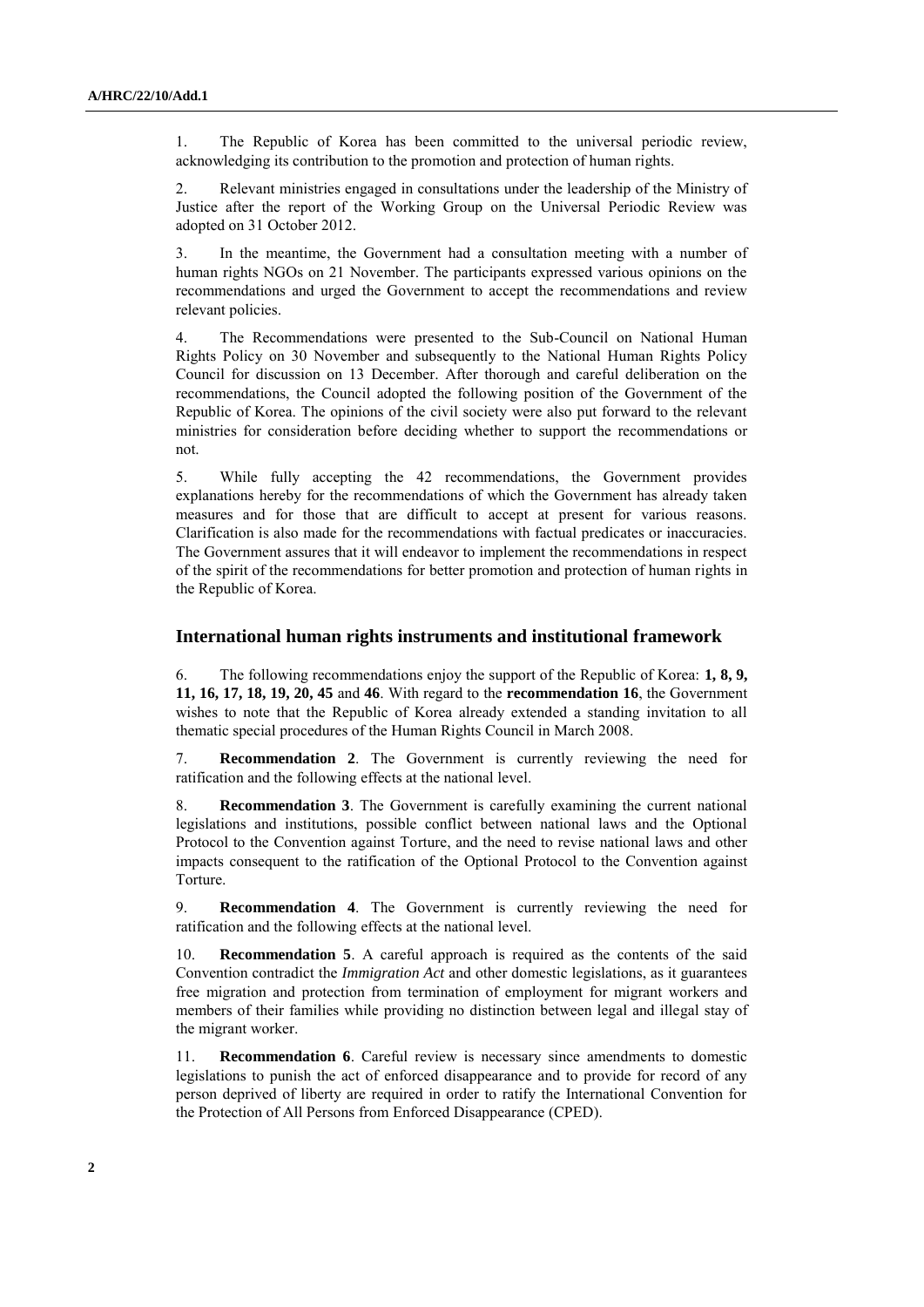12. **Recommendation 7**. Some articles of the ILO Conventions are not in accordance with the national law and the situation of the country; the Government will examine measures to ratify the ILO Conventions while taking into consideration factors such as public consensus and domestic situations; in advance to the consideration of the ratification of the Convention on Domestic Workers, the current status of domestic workers should be reviewed and protective measures are required to be introduced.

13. **Recommendation 10**. The Government will consider whether the amendment to the Civil Act is necessary or not in order to withdraw the reservation to Article  $16(1)(g)$  of CEDAW, taking social circumstances and public consensus into account ; the Government will carefully review Article 40(2) of the CRC, as it is in conflict with Article 110(4) of the Constitution and Article 534 of the *Military Court Act* which limit the right to appeal under emergency martial law. The amendments of the said laws would require public consensus and a change in the security circumstances.

14. **Recommendation 13**. All forms of acts which fall under 'torture' as defined by Article 1 of the Convention against Torture are criminalized and can be punished according to the *Criminal Act*. The Government will carefully consider the need to insert a distinct definition of torture in the *Criminal Act*.

15. **Recommendation 14**. The independence of the National Human Rights Commission is ensured by statute and a sufficient budget is allocated for its management. The Government will continue efforts to strengthen the independence of the National Human Rights Commission.

16. **Recommendation 15**. The Government will positively consider the recommendation.

17. **Recommendation 29**. According to the *Act on the Registration, Etc. of Family Relationship*, when the father or the mother cannot register the birth of a child, relatives living with the child or the doctor or midwife involved in his/her delivery is required to do so, and a fine is imposed when the registration is delayed; as such, the government is making efforts to guarantee accurate birth registration. The birth registration of foreign children born in the Republic of Korea can be made through their respective countries' embassies in the Republic of Korea. In cases where the parents of children born in the Republic of Korea cannot make registrations to their country due to reasons such as refugee recognition, permission for stay including alien registration is granted to the children if the biological relationship with their parents can be confirmed by birth certificates issued by the hospital and other institutions.

18. **Recommendation 35**. The question of the abolishment or the execution of the death penalty is a matter of fundamental significance in terms of the criminal jurisdiction of a state. Accordingly, the issue of abolishing the death penalty will remain under careful review through comprehensive evaluation of public opinion and legal perception, social realities, as well as the function of the death penalty in criminal policy.

### **Equality and non-discrimination**

19. The following recommendations enjoy the support of the Republic of Korea: **12, 21, 22, 23, 25, 26, 27, 30, 31, 32,** and **33**.

20. **Recommendation 28** enjoys the partial support of the Government. The Government accepts the recommendations to combat discrimination against single mothers and their children (Brazil) and to conduct national awareness campaigns to eradicate the discrimination against single mothers, in law and in practice (Mexico). The Government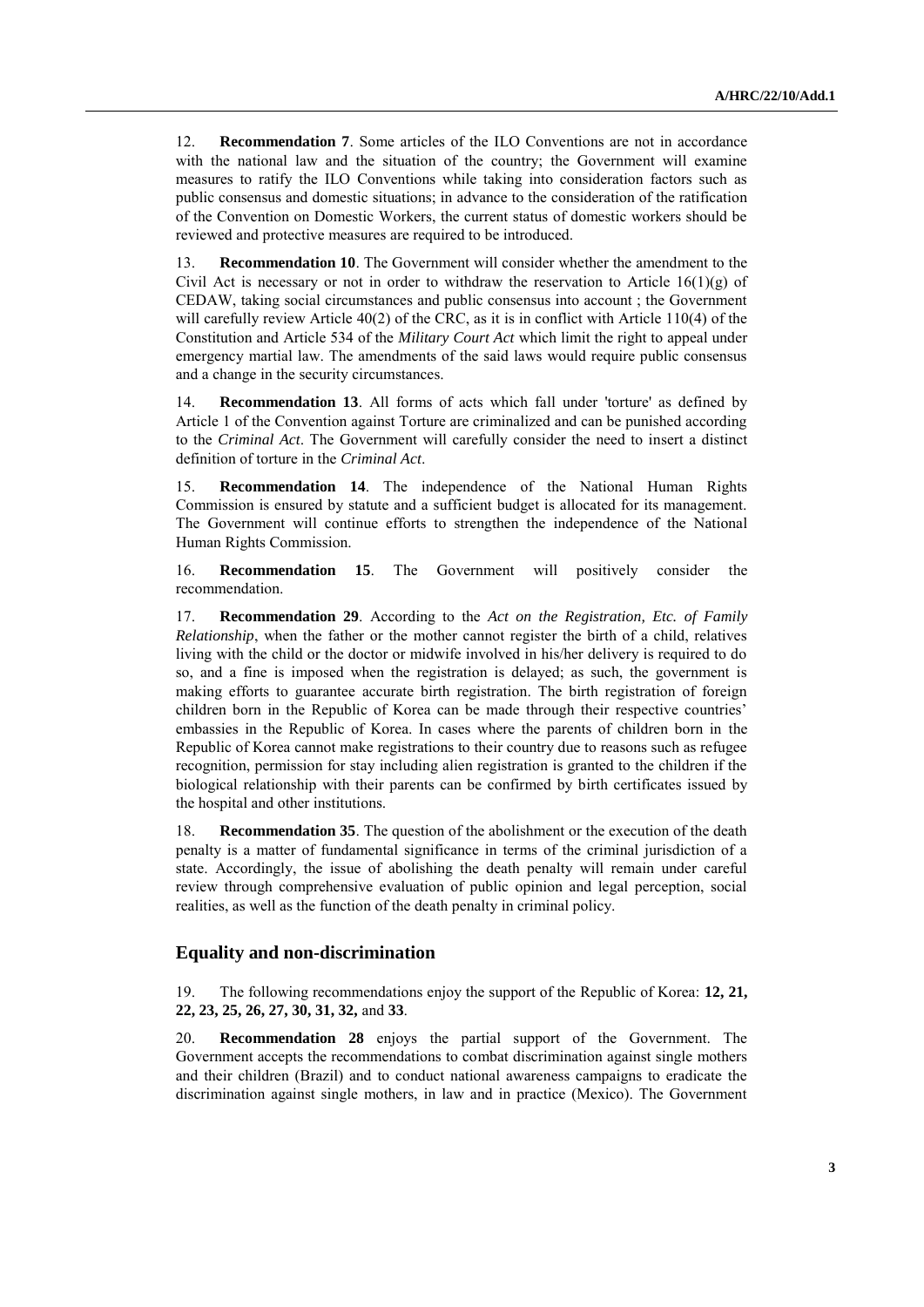wishes to note that the Ministry of Gender Equality and Family is currently carrying out support and counseling work for single mothers and their children.

21. **Recommendation 24**. The Government will consider the inclusion of sexual orientation in the research and review process for the enactment of the *Anti-discrimination Act*.

22. **Recommendation 34**. Article 92(5) of the *Military Criminal Act* has the purpose of maintaining discipline within the military by punishing specific acts of indecent conduct; it is not a regulation for the punishment of sexual orientation itself.

# **Right to life, liberty and security of the person**

23. The following recommendations enjoy the support of the Republic of Korea: **37, 38, 39, 40, 41, 42** and **43**.

24. **Recommendation 44**. The Government will carry out a comprehensive review through consultation among the related ministries, taking into account national finance and equity with victims of other types of damages.

# **Right to privacy, marriage and family life**

25. **Recommendation 47** enjoys the support of the Republic of Korea.

# **Freedom of religion or belief, expression, association and peaceful assembly, and the right to participate in public and political life**

26. The following recommendations enjoy the support of the Republic of Korea: **50** and **54**.

27. **Recommendation 36**. It is envisaged unnecessary to establish another mechanism of monitoring the use of force by the police, as it is sufficiently and effectively carried out through the National Assembly, courts, prosecutors, National Human Rights Commission, Police Commission, civil society organizations, media, etc.

28. **Recommendation 51**. The Republic of Korea is providing maximum guarantee for the freedom of expression in accordance with Article 21 of the Constitution (freedom of press, assembly, association, etc.).

29. **Recommendation 52**. The Korea Communications Standards Commission is an independent private organization established by a statute that carries out fair and objective deliberation, and its members are nominated by the Speaker of the National Assembly, the relevant Standing Committee of the National Assembly and the President, by which the independence of the composition of the Commission is protected. In a constitutional petition case regarding the function of the Korean Communications Standards Commission, the Constitutional Court ruled on 23 February 2012 that the related provisions do not violate the principle of clarity and the principle of proportionality.

30. **Recommendation 53**. The introduction of alternative service is difficult when taking into account factors such as the special security situation of the Republic of Korea, the procurement of military resources under a conscription system, the equal burden sharing of military duties, and the lack of public consensus. Nevertheless, the Government will examine the issue while taking into consideration the future changes in the security situation and formation of public consensus.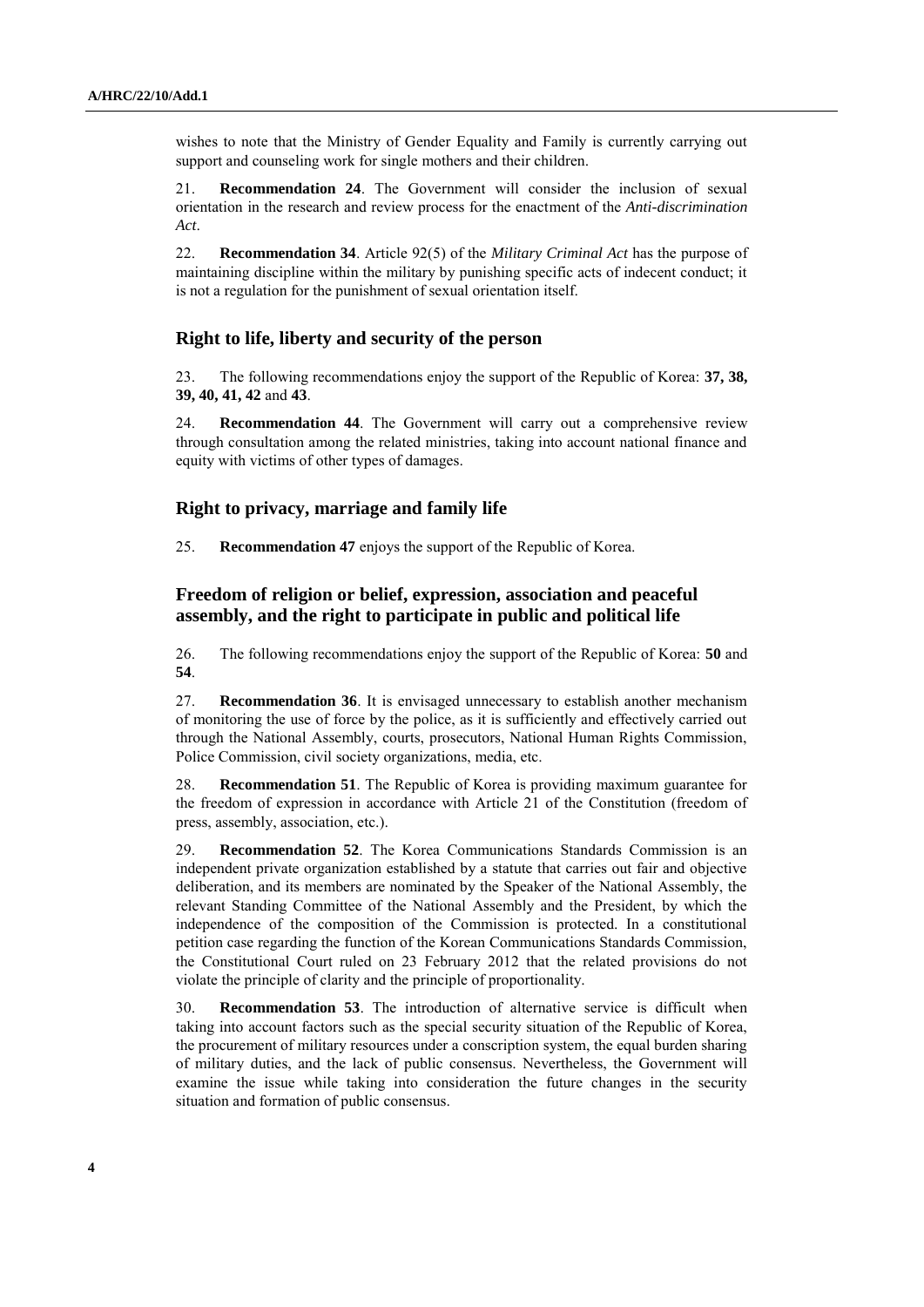31. **Recommendations 55, 56** and **57**. Taking into consideration the unique security concern of the Republic of Korea in terms of the division of the Korean Peninsula, the *National Security Act* is necessary for the state's existence and security. The *Act* is strictly interpreted and applied in consistent compliance with the guidelines for interpretation of the *Act* presented in the rulings of the Constitutional Court and the Supreme Court, thereby thoroughly preventing possibility for abuse. The application of the *Act* is limited only to cases of clear threat of actual harm to the existence and security of the State or the democratic fundamental order so that the freedom of expression and the right to assembly and association are guaranteed to the fullest extent possible. Such cases include praise and support for an anti-government organization's principles and claims, thereby knowingly endangering the existence and security of the state or the democratic fundamental order.

32. **Recommendation 58**. The *Security Surveillance System* does not violate the freedom of conscience as it takes the standard for decision-making to be the possible threat of harm to the democratic fundamental order caused by the same crime, not the subject's conscience. The Ministry of Justice ensures that the security surveillance measure is not abused through objective and substantial review of the risk of recidivism, which is a requirement for the security surveillance measure; thorough investigation using methods such as face-to-face and phone interview of subjects, aside from the examination of records made by officials of the Ministry of Justice; and diversifying of members of the Security Surveillance Disposition Review Board, etc.

# **Right to work and to just and favorable conditions of work**

33. **Recommendation 48** enjoys the support of the Government.

34. **Recommendation 49**. With regard to criminalizing sexual harassment in the workplace, careful review is necessary for the amendment of relevant laws.

#### **Right to social security and to an adequate standard of living**

35. The following recommendations enjoy the support of the Republic of Korea: **59, 60,**  and **61.**

# **Right to health**

36. **Recommendation 62** enjoys the support of the Republic of Korea.

# **Right to education**

37. **Recommendation 63** enjoys the support of the Republic of Korea.

# **Protection of migrants, refugees and asylum-seekers**

38. The following recommendations enjoy the support of the Republic of Korea: **66, 67,** and **68**.

39. **Recommendation 64**. The Government continues to review the needs for policy measures and relationship with the relevant laws following the enforcement of the Refugee Act in July 2013.